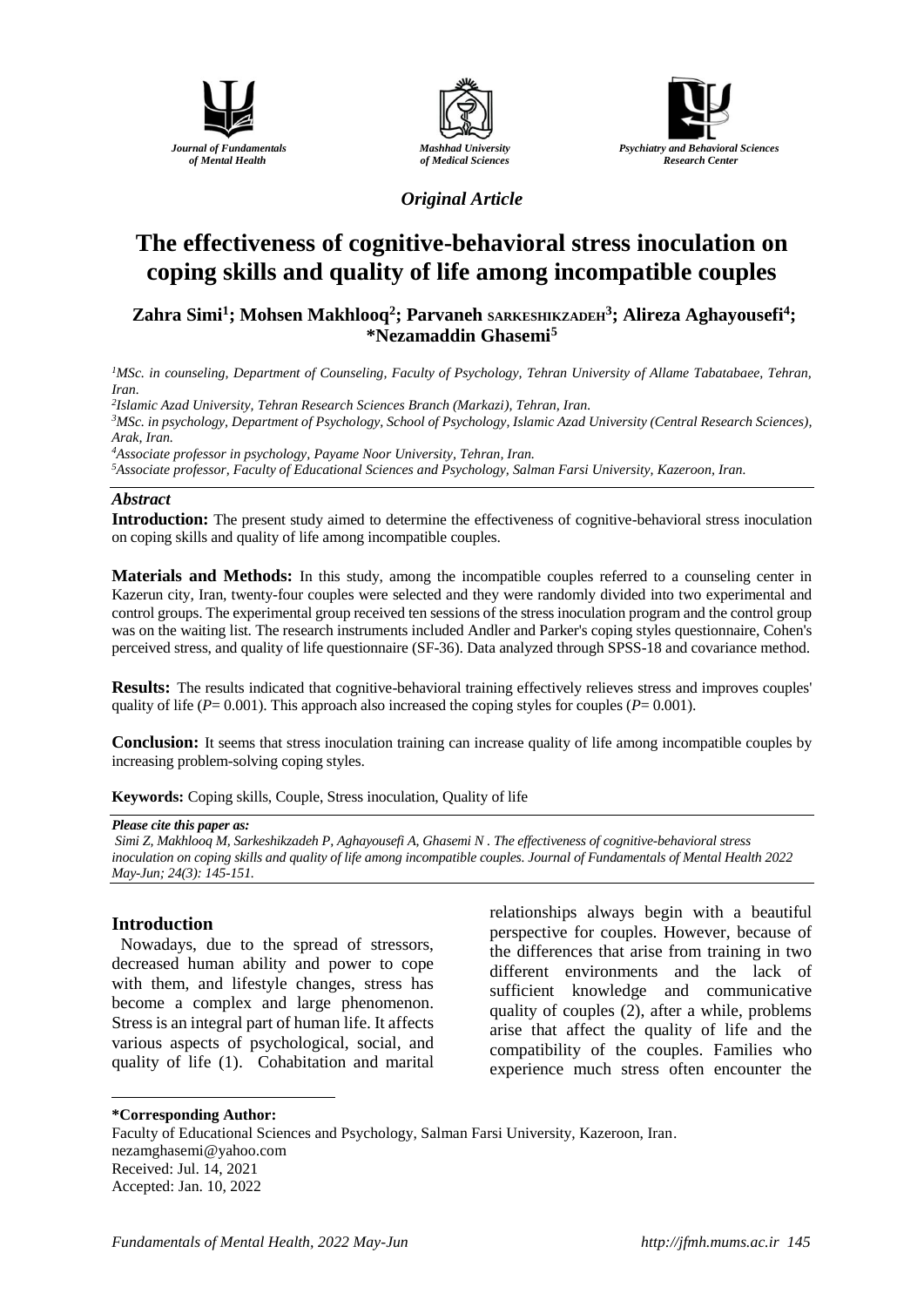sadness of stressful situations or life events, putting much pressure on the family system (3,4). Kiselica et al. showed that stress inoculation training and creating effective coping strategies could increase the person's adaptability and resilience to hardship while at the same time maintaining good health. In such a circumstance that stress refers to the stressful relationship between the individual and the environment, the couples' evaluation of stress and how to deal with it play a significant role in the quality of their lives (5).

Therefore, the methods that the individual considers and selects to deal with stress are part of vulnerability profile. Applying inappropriate methods in confronting stress may increase vulnerability. While using the proper methods can lead to positive results (1). Stress inoculation training is known as a stress management strategy, in which people are taught cognitive and behavioral coping skills against stressful situations. A stress inoculation program as a quick and short-term intervention is designed to prevent psychological symptoms related to stress, and in numerous studies, its effectiveness has been confirmed (6). For instance, Bodenmann et al. have shown that pursuing stress inoculation plays a significant role in adapting and increasing adolescents' coping skills in life efficiency (7). Schear and colleagues found out that there is a significant and meaningful relationship between stress levels, problem-solving, emotion-solving, and avoidance coping styles (8).

This approach tries to provide the necessary training to the clients during the three stages to reduce stress and the related problems (9). The present study aimed to determine the effectiveness of the stress inoculation method regarding the coping skills and the quality of life in the incompatible couples.

## **Materials and Methods**

This study approved by code IRCT20160721029019N2 in the Iranian Clinical Trial Registration Center. The statistical population of the present study included all incompatible couples referred to counseling center of Kazerun city, Iran in 2015. The inclusion criteria included couples with at least a diploma degree, couples had a divorce case in court and visiting counseling centers and they had willingness to receive counseling and advice. The exclusion criteria included couples with addiction or alcohol abuse, couples who had divorced because of the murder of their spouse or delinquency, couples with acute psychological disorders.

Of the thirty-two volunteer couples after the screening, thirty couples were selected. Finally, the twenty-four couples who received the highest score from Cohen's perceived stress questionnaire were selected as a sample and were randomly divided into the control and the experimental groups. After training interventions for the experimental group, both groups completed the questionnaires again. In order to observe ethical considerations, the intervention of inoculation steps against stress was performed for the control group two months after the end of the research.

## Research instruments

*A) Coping Skills Questionnaire:* This scale was designed by Andler and Parker in 1990 and consisted of forty-eight items. The three main areas of the coping behavior scale include problem-solving coping, emotion-solving coping, and avoidance coping. The higher score indicates, more use of this skill (10). The total coefficient was reported as %90 for the problem-solving style, %85 for emotionsolving, and %82 for the avoidance coping style (11).

In Iran, the internal consistencies of the above styles have been estimated at 81% for the problem-solving style, 85% for emotionsolving, and 80% for the avoidance coping style (12). Kazemi et al. have reported the Cronbach's  $\alpha$  equal to 0.92 for the problemsolving style, 0.83 for the emotion-solving, and 0.79 for avoidant coping styles (13).

*B) Quality of Life Questionnaire (SF-36):* In 2006, a study was conducted for the first time in Iran to translate and validate the General Quality Assessment Questionnaire of the World Health Organization.

The questionnaire evaluates the quality of life in eight areas with 36 questions, including physical performance, limitations related to physical problems, physical pain, general health, vitality, social functioning, and a constraint on psychological and mental health issues. Quality of life in various fields is rated from zero to a hundred, and the higher scores indicate higher quality of life. Montazeri and Ghashtaasebi have measured the reliability and validity of the Persian version of this questionnaire as 0.77 and 0.99 (14).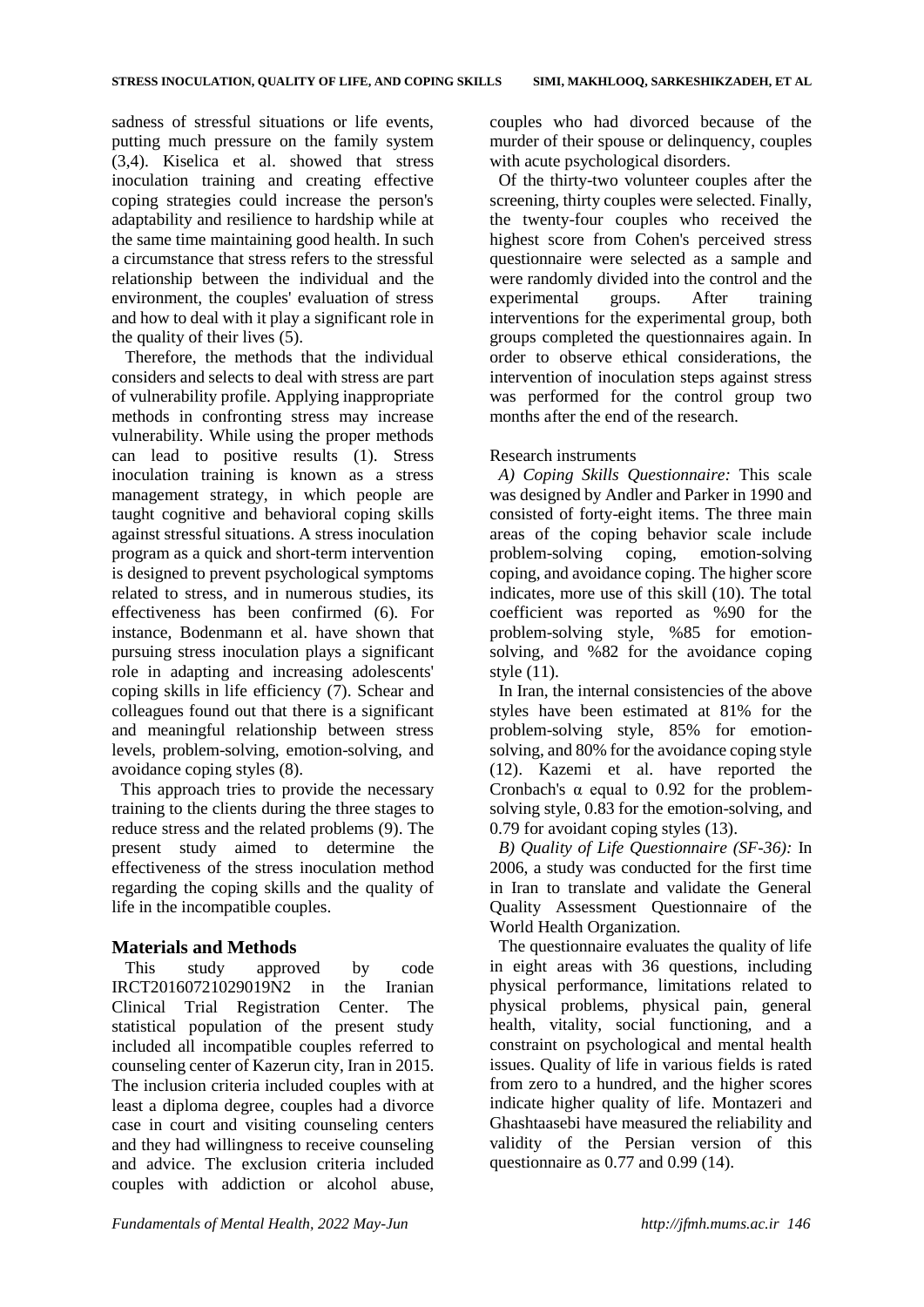*C) Cohen's perceived Stress Questionnaire:* The perceived stress scale was designed by Cohen and colleagues in 1983. It includes three versions, 4, 10, and 14 items used to measure perceived stress in the past month. They reported the Cronbach's alpha 0.76 to 0.86. Cohen et al. (15) and Ghorbani et al. (16) reported Cronbach's alpha in the American community and in the Iranian, 0.86 and 0.81, respectively indicating an appropriate internal consistency.

After selecting the counseling center, one of the researchers coordinated with the technical manager of the counseling center, obtained the permission to teaching the stress inoculation program in this center.

In the next step, the call for participation in the training program was prepared and distributed at the center. Then, volunteer clients were enrolled to participate in the training program.

Next, a marital adjustment questionnaire and perceived stress were distributed among the candidates. Finally, those with the highest perceived stress levels and marital adjustment scores (below 101) were selected. After conducting pre-test evaluation, the experimental group received stress inoculation intervention in 10 sixty-minute sessions, and the control group did not receive the training. However, after completing the research course, the control group received the stress inoculation package in the practical guide packages.

The goals and content of stress inoculation training sessions and coping skills are as follows (17-19): First session: Establishing a good relationship, introducing group members to each other and getting to know each other, introducing the training program and its different sections, group rules, the importance of regular participation in meetings, and not being absent.

Second session: Definition and reasons for stress, its types and consequences, cognitive assessment of stress, and the relationship between stress and emotional reactions.

Third session: The concept of coping, definitions, types of coping, planning, organizing activities and anticipating situations in stress preventions, creating a treasure trove of pleasant situations, coping with unavoidable stress, teaching relaxation and de-stressing.

Fourth session: Familiarity with cognitive concepts and the role of thoughts in creating stress and communication with emotions and behavior Fifth session: Couples' coping, how to deal with negative thoughts, learning guided self-talks, and the role of negative self-talk in creating stress.

Sixth session: Thinking and focusing training, and center attention-grabbing techniques on getting closer to each other, increase the dimensions of intimacy, reviving positive emotions, increasing appreciation, and increasing the ability to understand the advantages and benefits of the spouse.

Seventh session: Reviewing the concepts of exchange, fairness, and justice in marital relations, borders, problems of borders in marital relations, intimacy, and closeness in marital relations. Eighth session: Improving marital communication skills.

Ninth session: Improving problem-solving skills, the inevitability of the problem in marital relations, the importance of the appropriate problem, and learning the steps to solve the problem.

Tenth session: Performing the post-test, getting feedback on the effectiveness of the program test in couples' lives

## **Results**

The participants included 24 couples were assigned in two experimental and control groups. In demographic variables, 62.5 percents of the participants aged 20-30 years old. In terms of economic and financial level, 75 percent were at a medium level. Table 1 shows the mean and standard deviation of the scores of coping skills and quality of life in pre-test and post-test. Table 2 presents the emotion-solving skills and problem-solving skill in pre-test and post-test.

| --------<br>--- <del>--</del> - -- -- -- |              |                 |       |           |       |  |  |  |  |
|------------------------------------------|--------------|-----------------|-------|-----------|-------|--|--|--|--|
|                                          | Group        | <b>Pre-test</b> |       | Post-test |       |  |  |  |  |
|                                          |              | Mean<br>SD      |       | Mean      | SD    |  |  |  |  |
|                                          | Control      | 163.41          | 11.06 | 164.56    | 14.54 |  |  |  |  |
| Coping skills                            | Experimental | 164.66          | 14.54 | 185.00    | 12.43 |  |  |  |  |
| Quality of life                          | Control      | 112.75          | 5.92  | 113.33    | 6.81  |  |  |  |  |
|                                          | Experimental | 114.00          | 6.50  | 170.33    | 5.86  |  |  |  |  |

**Table 1.** Comparing of the scores of coping skills and quality of life in the both groups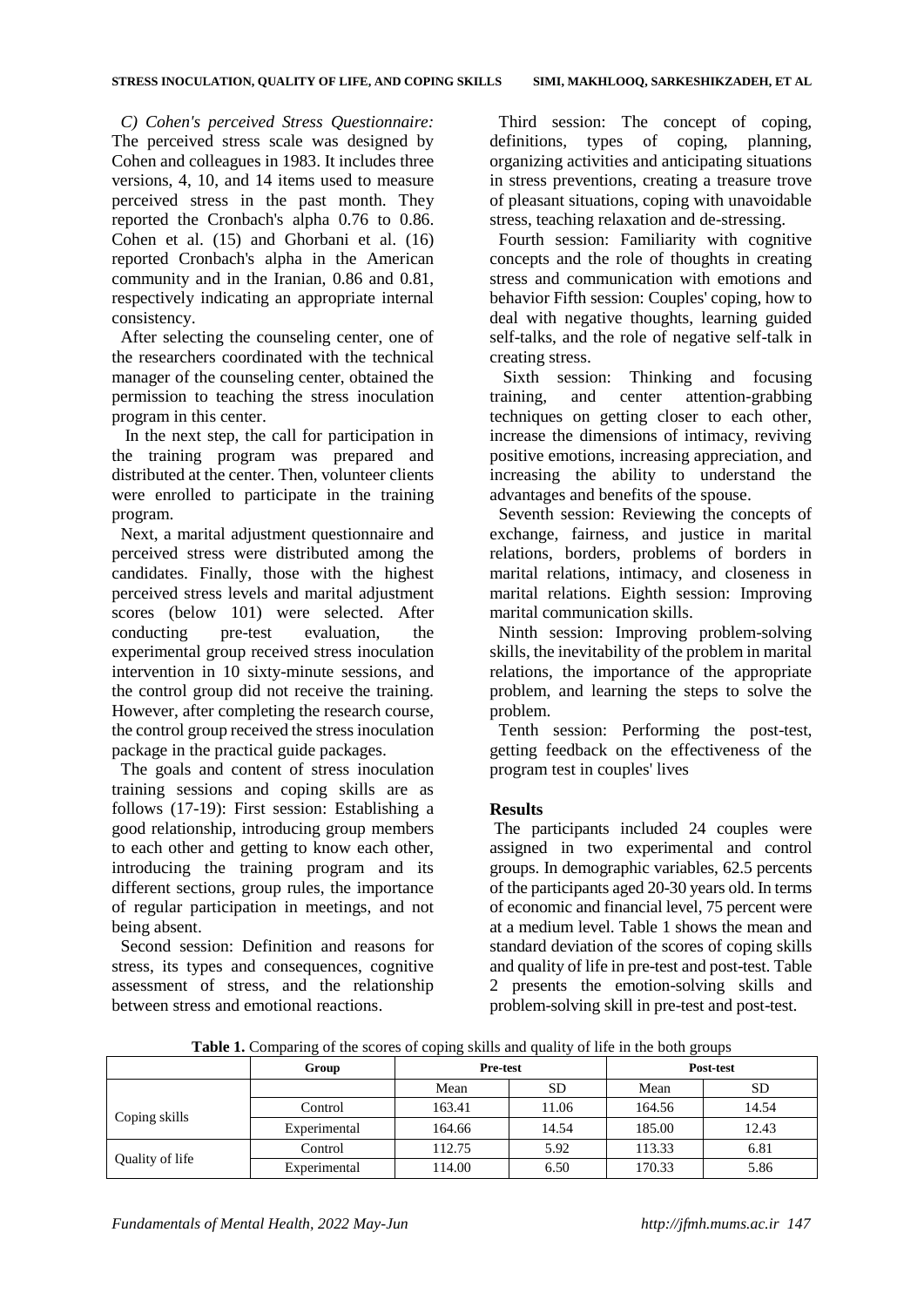|                         | Group        | <b>Pre-test</b> |           |        | Post-test |
|-------------------------|--------------|-----------------|-----------|--------|-----------|
|                         |              | Mean            | <b>SD</b> | Mean   | <b>SD</b> |
| Emotion-solving skills  | Control      | 41.08           | 10.25     | 40.16  | 10.16     |
|                         | Experimental | 45.50           | 8.94      | 46.33  | 9.81      |
| Problem -solving skills | Control      | 91.08           | 10.25     | 91.50  | 11.46     |
|                         | Experimental | 95.50           | 8.94      | 122.66 | 6.62      |

**Table 2.** Comparing the scores of emotion-solving skills and problem-solving skills

Table 3 indicates covariance analysis related to coping skills and quality of life. The results showed that the default homogeneity of variance at P< 0.05 is significant, and the default variance is established.

Also, the default homogeneity of the regression coefficient slope and the normal default distribution examined by KolmogrovSmirnov test is established. Furthermore, F also indicated that the default relationship is assumed to be linear. So, we can use the analysis of covariance. Cognitive-behavioral stress inoculation increased coping skills and the quality of life in couples. The results of Table 4 showed the default homogeneity of variance.

| <b>Indicators</b>  | <b>Normal</b><br>distribution |       | Linearity of<br>the<br>relationship |       | <b>Homogeneity of</b><br>variances |       | <b>Homogeneity of</b><br>regression coefficient |       | <b>Covariance F</b> | P     |
|--------------------|-------------------------------|-------|-------------------------------------|-------|------------------------------------|-------|-------------------------------------------------|-------|---------------------|-------|
| Coping<br>skills   | S-KZ                          | P     | F                                   | P     | Levene                             | P     | F                                               | P     |                     |       |
|                    | 1.065                         | 0.207 | 17.165                              | 0.001 | 0.772                              | 0.389 | 331.946                                         | 0.001 | 21.461              | 0.001 |
| Quality of<br>life | 0.608                         | 0.854 | 3.624                               | 0.001 | 0.061                              | 0.807 | 18.319                                          | 0.001 | 17.36               | 0.001 |

**Table 3.** Two-group covariance analysis test in coping skills and quality of life

**Table 4.** Testing the analysis of two groups of variances in problem-solving skills

| <b>Indicators</b>   | <b>Normal</b><br>distribution |       | Linearity of the<br>relationship |       | Homogeneity of<br>variances |       | <b>Homogeneity of</b><br>regression<br>coefficient |       | <b>Covariance F</b> | P     |
|---------------------|-------------------------------|-------|----------------------------------|-------|-----------------------------|-------|----------------------------------------------------|-------|---------------------|-------|
| Problem-<br>solving | S-K Z                         | P     | F                                | P     | Levene                      | P     | F                                                  | P     |                     |       |
| skills              | 0.982                         | 0.290 | 58.841                           | 0.001 | 0.547                       | 0.468 | 31.669                                             | 0.001 | 58.841              | 0.001 |

Based on the results, default variance is established. Also, the default homogeneity of the regression coefficient slope and the normal default distribution examined by Kolmogrov-Smirnov test is established. Furthermore, F also indicated that the default relationship is assumed to be linear. So, we can use the analysis of covariance.

The findings indicated that cognitivebehavioral inoculation training increased the problem-solving skills in couples.

The results of Table 5 show that the default homogeneity of variance at P< 0.05 is significant, and the default variance is established. Also, the default homogeneity of the regression coefficient slope and the normal default distribution examined by Kolmogrov-Smirnov test is established.

Moreover, the resulting F also indicates that the default relationship is assumed to be linear. So, we can use the analysis of covariance. Finally, the results of the hypothesis study show that the research hypothesis is rejected. That is, cognitive-behavioral stress inoculation training does not affect the emotion-solving skills of the incompatible couples.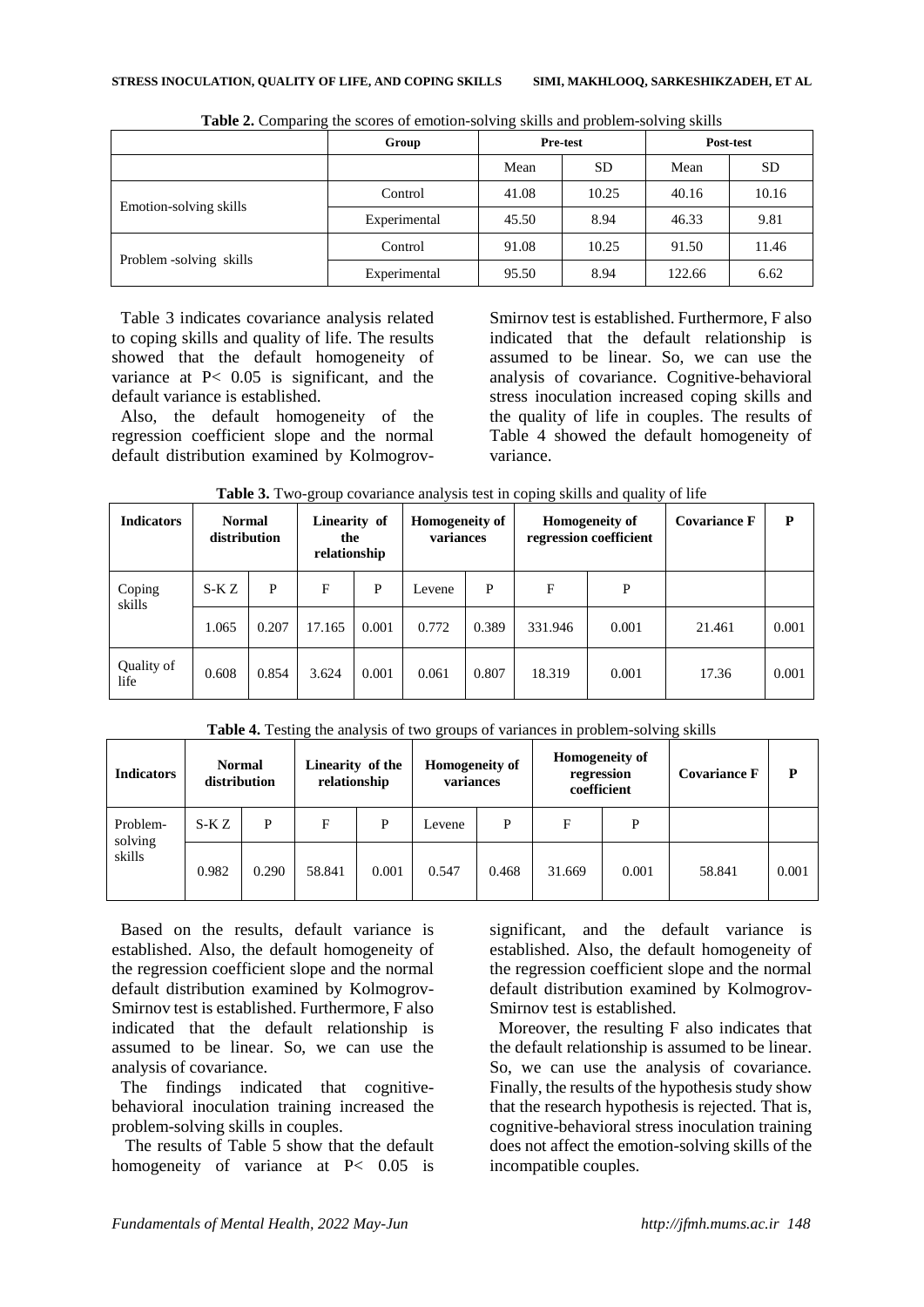| <b>Indicators</b> | <b>Normal</b><br>distribution |       | Linearity of<br>the<br>relationship |       | Homogeneity of<br>variances |       | <b>Homogeneity of</b><br>regression coefficient |       | Covariance | P     |
|-------------------|-------------------------------|-------|-------------------------------------|-------|-----------------------------|-------|-------------------------------------------------|-------|------------|-------|
| Emotion-          | $S-KZ$                        | P     | F                                   | D     | Levene                      | P     | F                                               | P     |            |       |
| solving<br>skills | 0.891                         | 0.406 | 46.647                              | 0.001 | 0.031                       | 0.862 | 26.277                                          | 0.001 | 0.973      | 0.335 |

**Table 5.** Testing of covariance analysis of two groups in emotion-solving skills

## **Discussion**

The present study investigated the effectiveness of cognitive-behavioral training on inoculation against stress on coping styles and quality of life among incompatible couples. The findings showed that inoculation program improved couples' coping styles and quality of life. This finding is consistent with the studies by Ahern and Norris (20), Hekmatpoor (21), and Giunta (22).

In this regard, training to relieve stress and create effective coping strategies can increase adaptation by creating interpersonal communication skills in couples. As people learn to change their beliefs and self-talk, their ability increases to manage and control their behavior about their performance in stressful interpersonal situations. In this way, they can reduce its adverse effects on intimate relationships, general well-being, the risk of negative interaction between two people, and improve couples' quality of life. This approach helps them avoid stressful situations and minimize conflict by creating a set of preexpansion defenses by training control skills and managing stressful situations in couple reactions (23,24).

In this approach, couples can develop the feeling of a learned skill and tact through successful experiences in the face of controllable levels of stress and create a defensive eye of positive skills and expectations that will help them cope with life's stressful situations.

Also, by examining the interactive nature of stress and expressing thoughts, feelings, perceptions, and behaviors that have effectively created stress, the couples will find that they are not victims of stress. Instead, how they are evaluated the life events can affect the level of stress and quality of life.

As a result, a stress inoculation approach increases a person's coping skills and allows his/her to deal with stressful situations in a new way and test the previous beliefs. This leads to

a breakdown in the vicious cycle of negative thoughts. In this way, it affects the improving quality of life (25). Other findings showed that the stress inoculation approach is effective in increasing problem-solving skills and quality of life for couples. This finding is in line with the findings of studies by Isanejad (26) and Thombe and Esplage (27) that state couples who use stress-focused coping strategies are more likely to have adaptability, survival, and quality of life. Mcikuliner's findings showed that stress management training in couples could be effective in discovering environmental stressors, learning problem-solving skills, strengthening interpersonal relationships, and playing marital roles (28).

In this regard, Folkman stated that tranquility, cognitive reconstruction, and coping styles taught in stress management in a cognitivebehavioral way promote interpersonal skills and psychosocial adjustment, reduce interpersonal problems, and increase the quality of the couples' life (29). On the other hand, encouraging couples to use these methods in their daily lives makes them receive positive feedback, which reduces their avoidance of situations and face stressful situations in a problem-solving manner. This means that people with a stress-inoculation style when faced with a problem, focus on the problem itself and plan to solve the problem and see it in control. Thinking about the problem and controlling the problem can reduce stress, and low-intensity stress can focus on solving the problem, controlling and improving the quality of life (30). Based on the findings, stress inoculation training does not affect the emotionsolving methods. Sander's study indicated that problem-solving coping, in general, is better associated with psychological outcomes. While, avoidance-solving and emotion-solving coping is poorly associated with mental health outcomes. Research has shown that an emotionsolving strategy acts as an adaptive strategy in many situations that are unpredictable and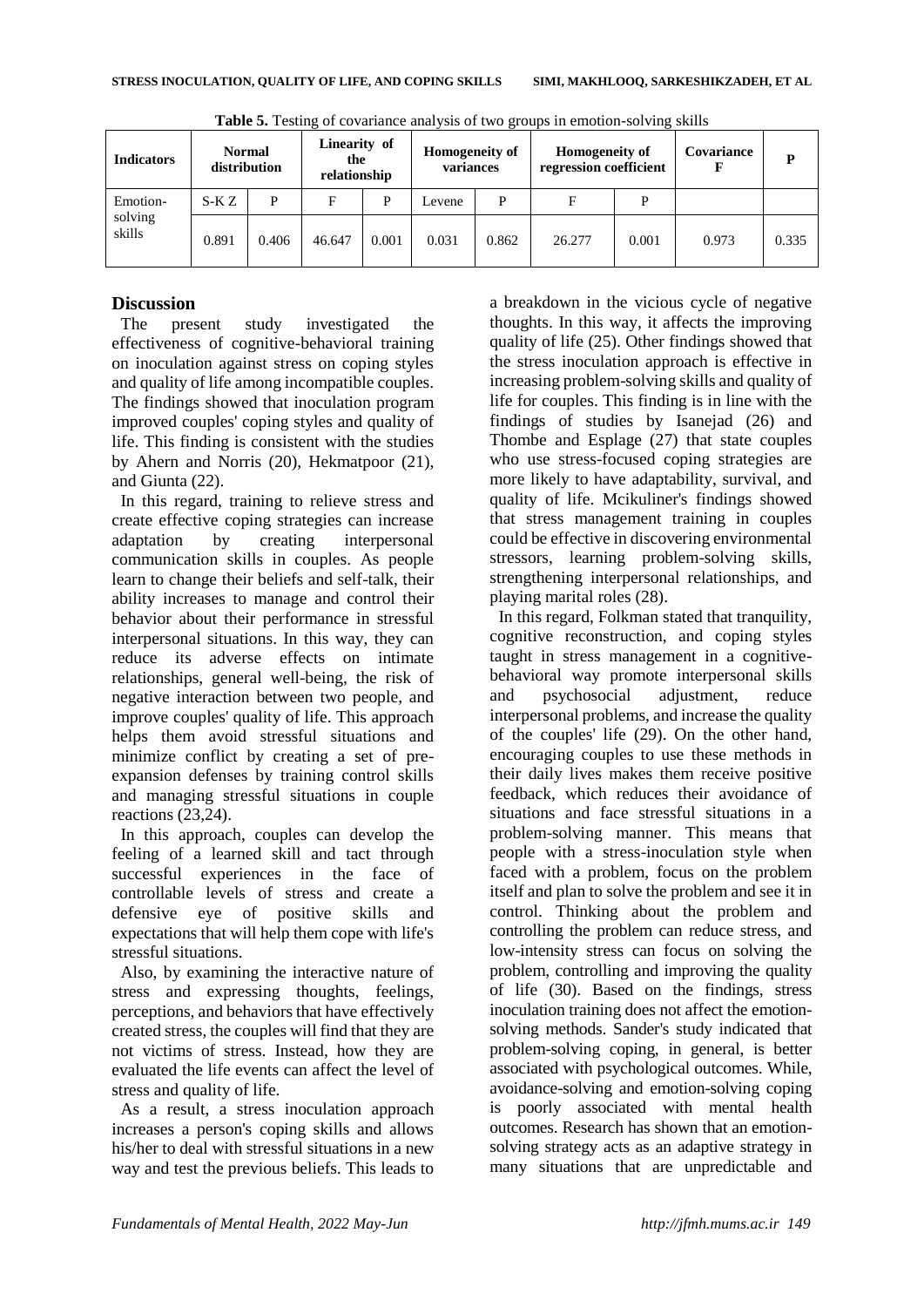unsolvable (1). The findings are in line with the studies of Houser, Konstam, and Ham showed that women who use emotion-solving strategies have less marital adjustment (32). It is also inconsistent with Moazami Goodarzi's research on the positive effect of gradual stress inoculation training as an emotion-solving solution for reducing strain and stress in women (33). Confronting and planning for problemsolving is one of the cognitive strategies to solve the problems. At the same time, other strategies, including cognitive-behavioral efforts, reduce emotional turmoil. On the other hand, individual and personal differences between couples play a significant role in choosing the type and methods of coping.

These differences, which affect evaluation and coping, are important determinants of psychological vulnerabilities. Therefore, the intermediate variables such as couples' personality, behavioral traits, and their type of attachment styles can explain the effects of stress coping strategies on marital adjustment and compatibility and examine the causal effects of these variables (34). On the other hand, when an accident is controllable, we tend to use problemfocused coping behavior. However, in other situations, we know that performance will not have a beneficial effect or may even make the situation worse.

Therefore, we prefer to use emotion-focused coping behaviors. In other words, emotionsolving coping strategies work best for stressful events and stresses beyond our ability and control. Furthermore, it seems that couples who do not have enough training and learning in the

field of coping skills and problem-solving and can think in complex ways but still do not have enough training and experience to use this ability can use interventions such as relaxation, positive self-talk which can be effective in situations where one's performance is not very effective. On the other hand, some couples who are in a critical situation in life and are involved in their problems do not think when facing stressful situations until they reach a suitable solution and try to use unreasonable ways to cope with stressful situations (35,36). The convenient sampling method, the small size of subjects screened for mental disorders, and lack of attention to socio-economic differences of families are some of the limitations of research. So, these issues are suggested in the future studies.

#### **Conclusion**

In general, this study showed that cognitivebehavioral stress inoculation training effectively increases coping skills and the quality of life among incompatible couples. Therefore, this intervention can be suggested in counseling centers.

#### **Acknowledgments**

The authors thank all the couples who participated in this research. In addition, they express their sincere thanks and appreciation to the third-way counseling center, which made it possible to hold training sessions and conduct this research. The authors declare any conflict of interest.

#### *References*

1. Khodaayari M. [Stress and how to cope with it]. 1st ed. Tehran: Tehran University; 2007: 1-4. (Persian)

2. Bowling TK, Hill CM, Jencius M. An overview of marriage enrichment. The family journal 2005; 13(1): 87-94.

3. Simi Z, Karami A, Salimi H, Ghasemi N. The effect of cognitive-behavioral stress inoculation training on coping skills in female adolescents. Journal of research and health 2015; 5(2): 165-71.

4. Raymond MW, Moser R Jr. Aviators at risk. Aviat Space Environ Med 1995; 66(1): 35-9.

5. Kiselica M, Baker, SB, Thomas RN. Reedy S. Stress inoculation training for adolescents with elevated selfreported anxiety. J Couns Psychol 2010; 41: 335-42.

6. Karney BR, Story LB, Bradbury YN. Marriage in context: interaction between chronic and acute stress among newlyweds. In: Revenson T, Bodonmann G. (editors). Couple coping with stress: Emerging perspectives on dyadic coping. Washington, DC.: Psychological Association; 2005: 1-13.

7. Bodenmann G, Ledermann T, Brodbury TN. Stress, sex, and satisfaction in marriage. Pers Relat 2007; 14: 407-25.

8. Schear M, Bodenman G, Klink T. Balancing work and relationship: Couples coping enhancement training (CCET) in the workplace. Appl Psychol 2008; 7: 71-89.

9. Meichenbaum D. [Stress inoculation training]. Mobini S. (translator). Tehran: Roshd; 1997: 55-7. (Persian) 10. Endler NS, Parker JD. A Multi-dimensional assessment of copping: A critical evaluation. J Pers Soc Psychol 1990; 8: 844-54.